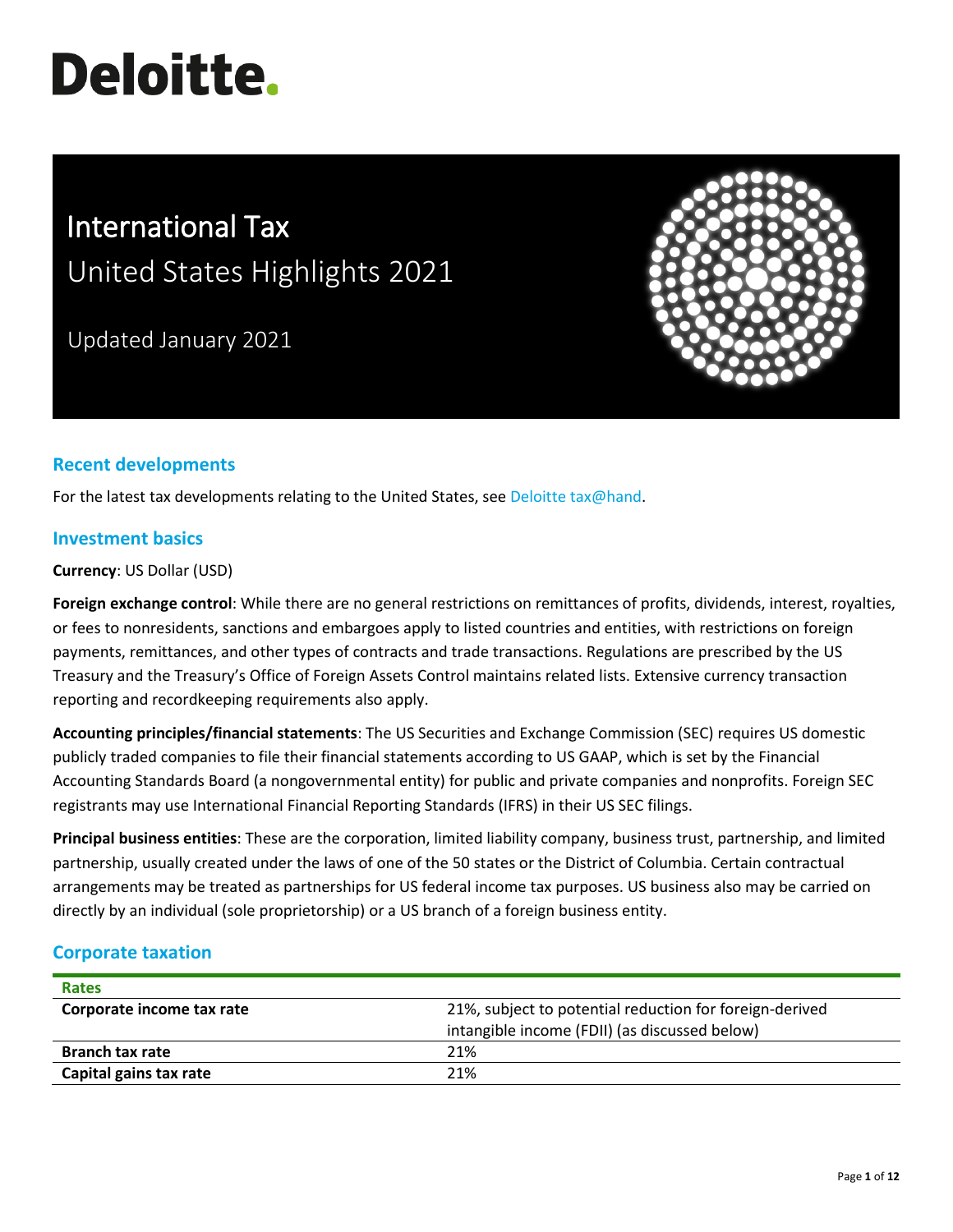**Residence**: A corporation (or partnership) is "domestic" for federal tax law purposes if it is created or organized in the US or under the laws of the US, one of the 50 states, or the District of Columbia; this is the case regardless of the location of management and control of the corporation or partnership. If certain transactions are executed whereby a foreign corporation directly or indirectly acquires substantially all of the property held directly or indirectly by a domestic corporation (or substantially all of the property constituting a trade or business of a domestic partnership) (an "inversion"), the foreign corporation may, in certain cases, be treated as a domestic corporation for purposes of applying US tax provisions.

**Basis**: Domestic corporations are taxed by the federal government on their worldwide income, regardless of where derived. In addition, certain provisions apply to tax domestic corporations on income derived by foreign corporate subsidiaries owned by such domestic corporations. Profits of foreign corporate subsidiaries may be subject to current inclusion under the "subpart F," "global intangible low-taxed income" (GILTI) (see below under "Controlled foreign companies"), or passive foreign investment company (PFIC) rules[.1](#page-1-0)

A foreign corporation is taxable on income effectively connected with the conduct of a trade or business in the US ("effectively connected income" or ECI) and on most non-ECI that is derived from US sources (see below under "Taxable income"). A US trade or business is relevant for this purpose if conducted by the corporation, by a partnership in which it is a partner, or by a trust or estate of which it is a beneficiary.

Certain domestic small business corporations may elect to be treated as an "S corporation." Generally, S corporations are treated as passthrough entities for US federal income tax purposes and shareholders pay tax on income earned through the S corporation.

**Taxable income**: Domestic corporations are taxed on nearly all gross income (including, e.g., income from a business, compensation for services, dividends, interest, royalties, rents, fees and commissions, gains from dealings in property, and income from a partnership), from whatever source derived (unless a specific exemption or exclusion applies), less allowable deductions for depreciation, amortization, expenses, losses, and certain other items.

See "Controlled foreign companies" for rules relating to the immediate inclusion of GILTI and subpart F income in gross income. In addition, special rules apply for foreign-derived intangible income (FDII) earned directly by the domestic corporation and a deduction for 37.5% of the FDII is allowed. FDII includes certain income derived from sales or other dispositions of property to a foreign person for a foreign use; licenses of intellectual property to a foreign person for a foreign use; and services provided to a person located outside of the US. The calculation of FDII is complex. Special rules apply to related party transactions.

Special rules limit or deny deductions for interest, rents, or royalties paid on certain transactions (including hybrid transactions in situations where there is no corresponding inclusion to a related party or if the related party is allowed a deduction in its country of residence).

A foreign corporation's taxable income is limited to the gross amount of its ECI, less deductions allocated thereto. Two types of income generally deemed to be ECI in all cases are net gains from sales of US real property interests and, in the case of a foreign corporation treated as engaged in a US trade or business, gains from the sale in the US of inventory or certain other noncapital assets. Gain or loss from the sale or exchange of an interest in a partnership that is engaged in a

<span id="page-1-0"></span><sup>&</sup>lt;sup>1</sup> Under a one-time deemed repatriation tax ("transition tax"), payable over eight years, certain US shareholders of a foreign corporation were required to include the shareholder's pro rata share of undistributed and previously untaxed post-1986 foreign earnings and profits (E&P) in income for the subsidiary's last tax year beginning before 1 January 2018. The rate is 15.5% for E&P comprising cash or cash-equivalents, and 8% for all other E&P. There are complex rules for the calculation of the tax.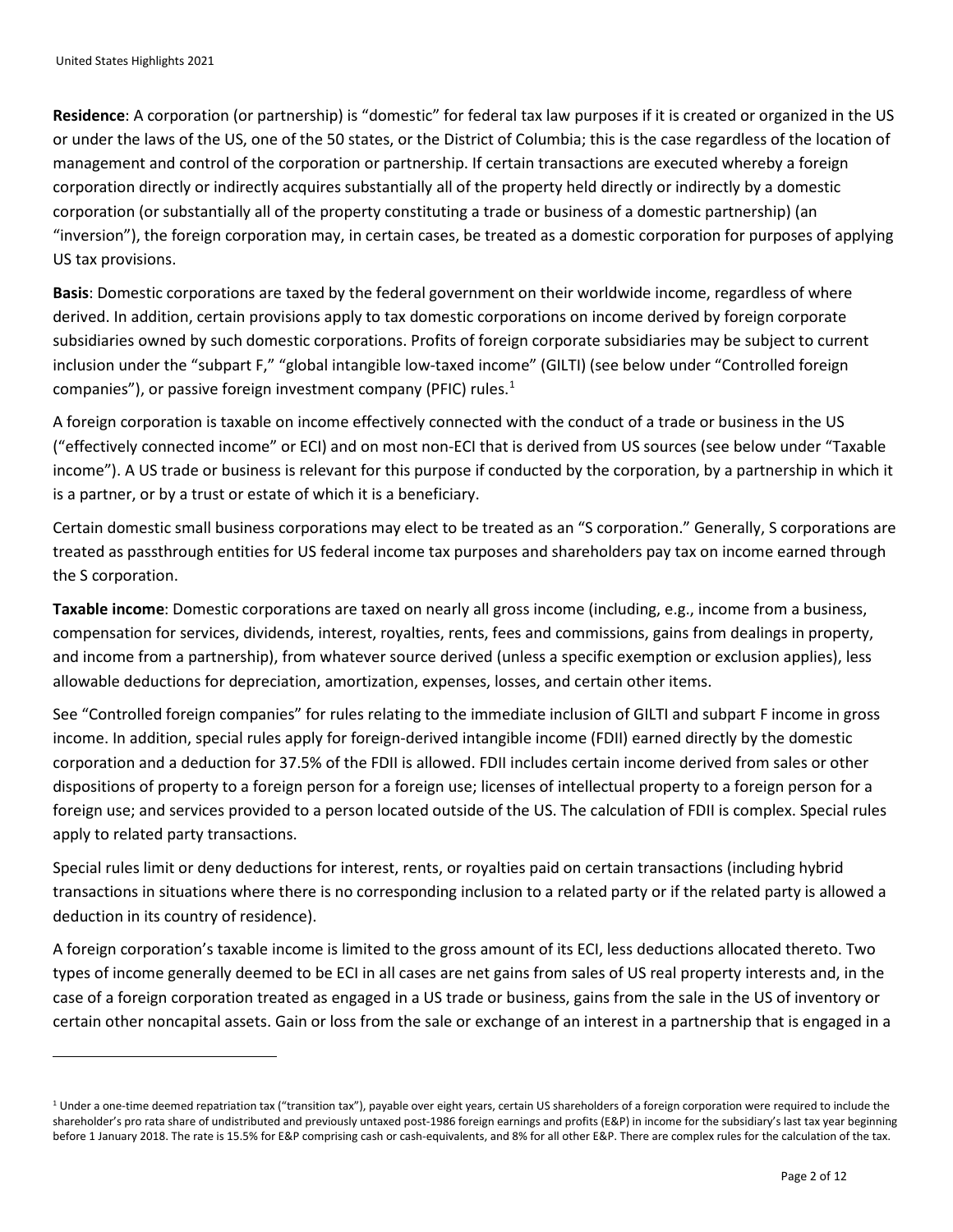US trade or business may be deemed to be ECI under special look-through rules. A tax treaty may eliminate the income tax on a foreign corporation's ECI, except to the extent such income is attributable to a permanent establishment (PE) in the US.

Unlike a domestic corporation, a foreign corporation that earns ECI is subject to the "branch profits tax," equal to 30% (or a lower tax treaty rate) of the corporation's earnings attributable to ECI that do not remain, or become, invested in the US trade or business. If a foreign corporation deducts interest in computing ECI and the deduction exceeds the US-source interest paid by the corporation, the corporation also may be subject to a tax equal to the excess times 30% (or a lower treaty rate that would be applicable to US-source interest income from a domestic subsidiary).

In addition, and also subject to tax treaty-based reductions, the US imposes a 30% tax on the gross amount of a foreign corporation's US-source non-ECI (e.g., dividends, interest, rents, and royalties) other than certain property gains (see below under "Withholding tax").

**Rate**: The general corporate tax rate is 21% for tax years beginning after 31 December 2017 (previously, brackets with a top rate of 35% applied). FDII effectively is taxed at a lower rate of 13.125%, due to the allowance of a 37.5% deduction (see "Taxable income," above). An alternative tax computation may apply to a corporation with excess base erosion payments for the taxable year (see "Base erosion minimum tax," below).

**Surtax**: There is no surtax.

**Base erosion minimum tax**: The "base erosion and anti-abuse tax" (BEAT) potentially applies to a US corporation (other than a regulated investment company (RIC), real estate investment trust (REIT), or S corporation) or the US branch of a foreign corporation that makes payments to a foreign related party for which a deduction is allowable (such payments may be considered "base erosion payments"). BEAT is an alternative tax computation; the US corporation or branch is required to pay the greater of its regular tax liability or its BEAT tax liability.

The BEAT applies only if the US corporation or branch has (1) a "base erosion percentage" of 3% or more (2% for certain banks and securities dealers), and (2) average annual gross receipts of at least USD 500 million for the three-year period ending with the preceding taxable year. Special rules apply to determine the base erosion percentage.

Where the BEAT applies, it is equal to the excess of (1) a fixed percentage of modified taxable income (5% for taxable years beginning in 2018, increasing to 10% as from taxable years beginning in 2019), over (2) the regular tax liability reduced by certain tax credits. "Modified taxable income" is taxable income determined without regard to certain items. Special rules apply to banks and securities dealers.

The 20% corporate alternative minimum tax (AMT) was fully repealed for tax years beginning after 31 December 2017. Taxpayers may claim a refund on any AMT credit carryovers—50% of remaining AMT credits in tax years 2018, 2019, and 2020, and a refund on all remaining credits in tax year 2021.

**Taxation of dividends**: A dividends received deduction (DRD) may be available for dividends received by a corporate shareholder from a domestic corporation. For tax years beginning after 31 December 2017, the rate is 50% (reduced from 70%) for a less-than 20% shareholder; 65% (reduced from 80%) for a noncontrolling shareholder owning 20% or more; or 100% for distributions among members of the same affiliated group, provided other requirements are met.

A 100% DRD may be available for the foreign-source portion of dividends received from specified 10%-owned foreign corporations by domestic corporations that are US shareholders, for distributions made after 31 December 2017. No foreign tax credit or deduction is allowed for taxes paid or accrued with respect to such dividends. In addition, there is: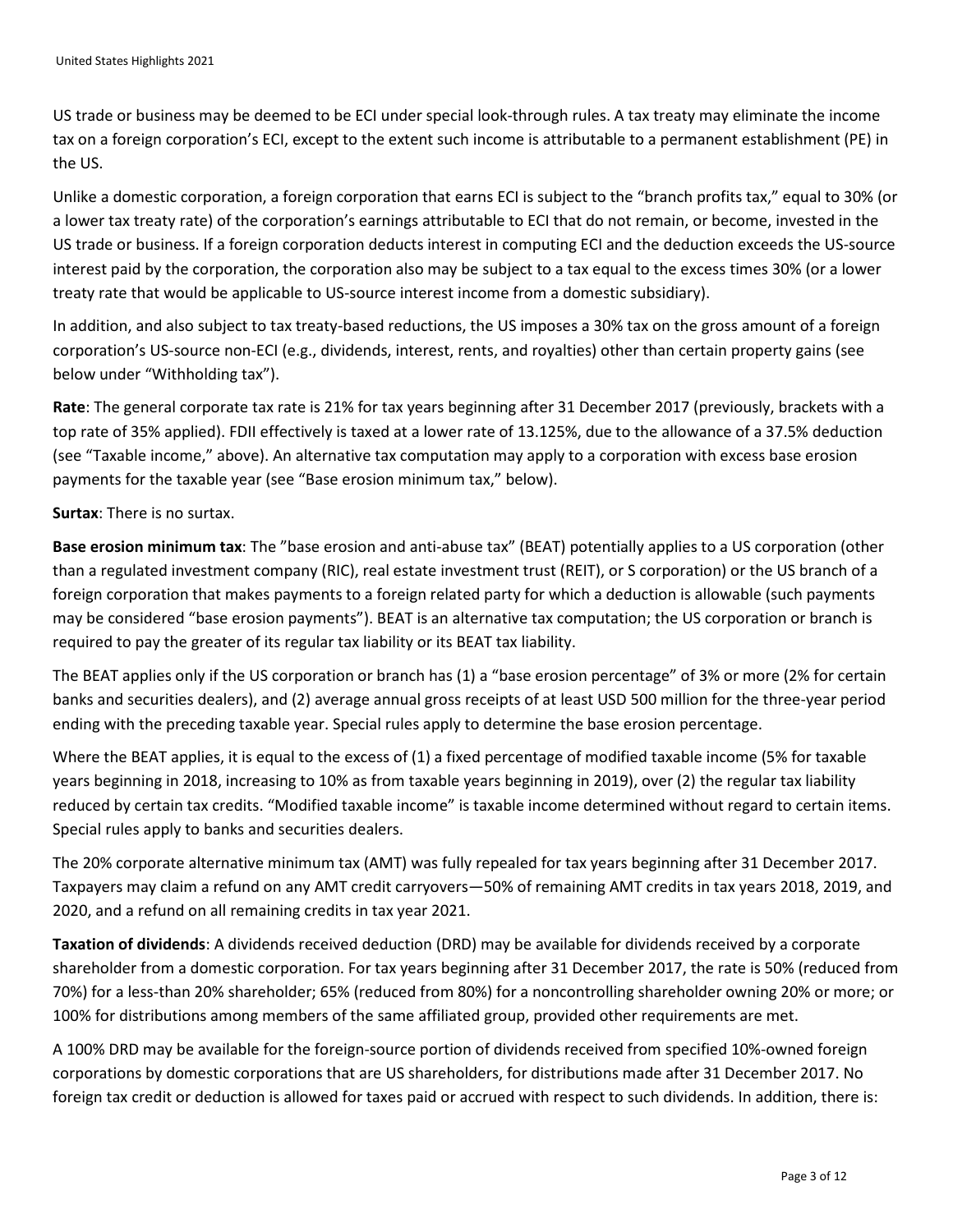(1) a limitation on the DRD for any dividend received if the foreign corporation receives a deduction (or other tax benefit) from taxes imposed by a foreign country (hybrid dividend), and (2) an expanded holding period requirement.

**Capital gains**: Gains recognized by domestic corporations on capital assets (e.g., assets held for investment) are taxed at the same rate as ordinary income. Capital losses may be deducted against capital gains, but not against ordinary income. Relief from gain recognition is available for sales or exchanges of business assets in certain situations. A foreign corporation generally is exempt from tax on capital gains, unless the gain is from the sale of a US real property interest or is connected with the operation of a US trade or business (tax on the latter may be eliminated under a tax treaty in certain cases).

**Losses**: A corporation's net operating losses (NOLs) arising in tax years beginning after 31 December 2017 and before 1 January 2021 generally may be carried back to each of the five preceding taxable years, and then may be carried forward indefinitely. For prior taxable years, NOLs generally could be carried back to each of the two preceding taxable years and then forward 20 taxable years. For subsequent taxable years, the NOLs will not be carried back at all but may be carried forward indefinitely.

For NOLs arising in tax years beginning after 31 December 2017, the amount of the NOL deduction allowed is limited to 80% of taxable income (with certain adjustments), starting in taxable years beginning after 31 December 2020. Taxable income for this purpose is computed *before* taking into account the deductions allowed under Internal Revenue Code (IRC) sections 172, 199A, and 250 and *after* taking into account the NOL deduction for NOLs arising in taxable years beginning before 1 January 2018, and carried to such taxable year.

**Foreign tax relief**: Foreign income taxes generally may offset the US income tax on taxable income, in whole or in part, to the extent the US tax is allocated to foreign-source taxable income and additional conditions and limitations are satisfied. The foreign tax credit for GILTI is limited to 80% of the foreign taxes paid or accrued. No foreign tax credit is available for foreign taxes paid or accrued with respect to dividends qualifying for the 100% DRD.

Creditable foreign income taxes include taxes borne by foreign subsidiaries on profits included in the US tax base of a US corporate shareholder ("deemed-paid taxes") and a US taxpayer's share of certain foreign taxes paid by an entity classified as a partnership for US federal income tax purposes.

**Participation exemption**: See "Taxation of dividends."

**Holding company regime**: There is no holding company regime.

**Incentives**: Incentives include numerous credits for special types of activities (including R&D), and various "expensing" provisions to accelerate the benefits of depreciation deductions. Full expensing is allowed for qualified property placed into service after 27 September 2017 and before 1 January 2023, regardless of whether the original use of the property begins with the taxpayer.

#### **Compliance for corporations**

**Tax year**: A corporation may adopt as its tax year a fiscal year consisting of 12 months and ending (except in the case of a 52/53-week year) on the last day of any month. Special rules apply in determining the permitted or required taxable year of certain entities (e.g., CFCs (see below under "Controlled foreign companies")).

**Consolidated returns**: A group of domestic affiliated corporations may file a consolidated tax return if certain requirements are met, most particularly that the parent company must own directly 80% or more of the stock of at least one subsidiary in the group, and each subsidiary in the group must be at least 80%-owned directly by the parent and/or other group subsidiaries.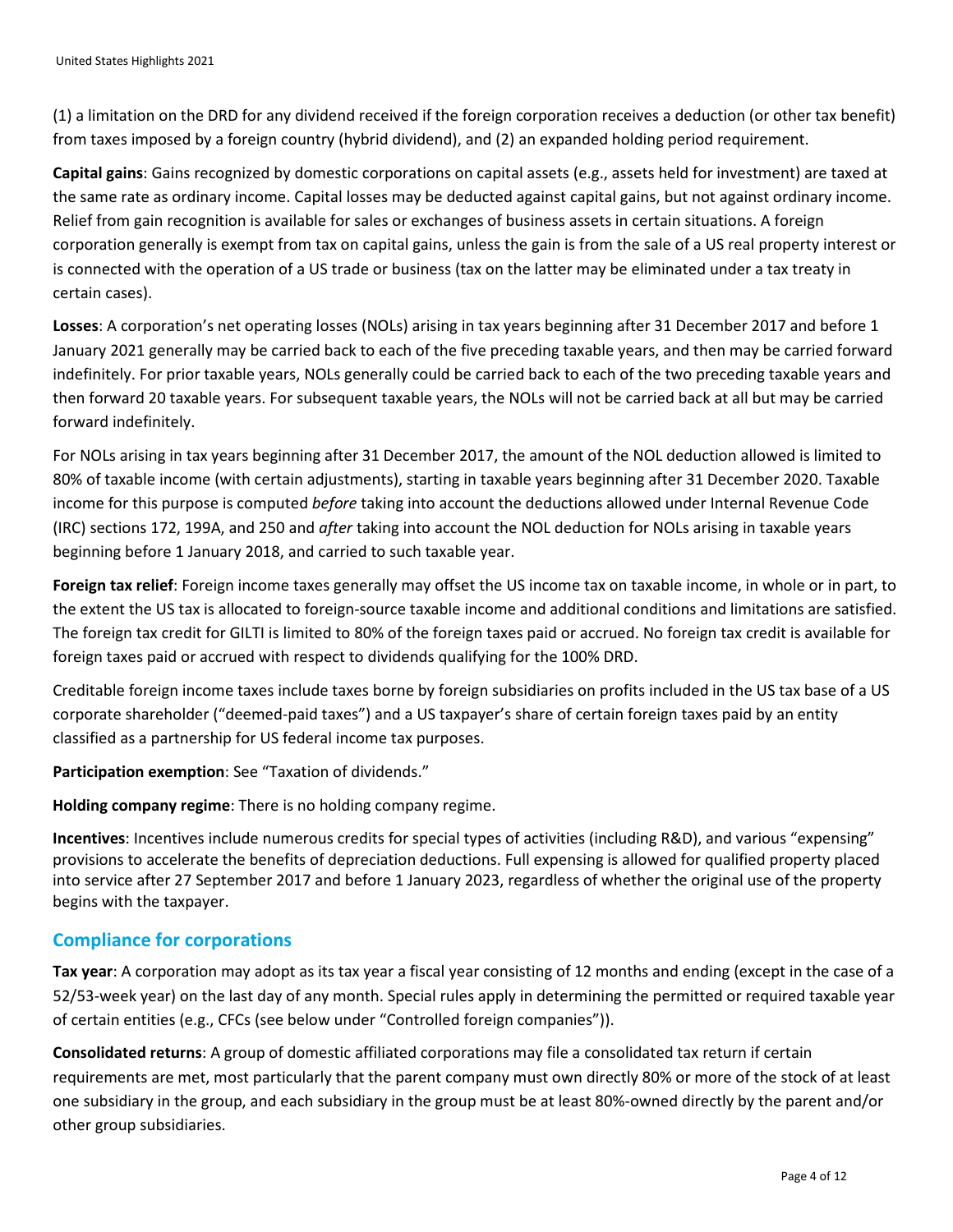**Filing and payment**: For taxable years beginning after 31 December 2015, a corporation generally must file its income tax return by the 15th day of the fourth month following the end of its taxable year (previously, the deadline was the 15th day of the third month following the end of its taxable year). Thus, the due date of the tax return (without extension) for corporate filers with a calendar year end is 15 April rather than 15 March. However, for corporations with a fiscal year ending 30 June, this change is delayed and will take effect for taxable years beginning after 31 December 2025.

Corporations with a calendar year end may receive an automatic five-month filing extension if an extension form is filed for tax years beginning before 1 January 2026. A corporation with a 30 June year end may receive an extension of seven months to file its return for tax years beginning before 1 January 2026. For taxable years beginning on or after 1 January 2016, an automatic six-month extension will apply to all corporations, regardless of year end.

An S corporation (a passthrough entity that is transparent for US tax purposes) must file its tax return by the 15th day of the third month following the end of its taxable year. Thus, the original due date for a calendar-year S corporation is 15 March. An S corporation is allowed a six-month extension of time to file its tax return.

Certain partnerships also are required to file US tax returns. Generally, US federal income tax on partnership income is imposed on the partners.

The deadlines for state income tax returns and extensions may differ from the federal due dates and extensions.

Related tax must be paid on or before the due date of the income tax return.

Other filings may be necessary on a quarterly or other basis. Quarterly estimated tax payments generally are required.

**Penalties**: US tax rules include a comprehensive set of penalty and interest provisions for failure to pay and failure to file, with relevant amounts generally determined based on the specific form or tax code section at issue.

**Rulings**: Taxpayers may request a private letter ruling, to be issued relative to a specific taxpayer and specific transaction or series of events. Prefiling agreements also are available, as are advance pricing agreements (APAs).

## **Individual taxation**

| <b>Rates</b>                            |                       |      |
|-----------------------------------------|-----------------------|------|
| Individual income tax rate              | <b>Taxable income</b> | Rate |
| (2020 married taxpayers filing jointly) | Up to USD 19,750      | 10%  |
|                                         | 19,751-80,250         | 12%  |
|                                         | 80,251-171,050        | 22%  |
|                                         | 171,051-326,600       | 24%  |
|                                         | 326,601-414,700       | 32%  |
|                                         | 414,701-622,050       | 35%  |
|                                         | Over USD 622,050      | 37%  |
| Long-term capital gains tax rate        |                       | 20%  |

**Residence**: Aliens who have entered the US as permanent residents and who have not officially surrendered or lost the right to permanent US residence are taxed as US residents. Also taxed as residents are individuals who meet a "substantial presence test," which requires, subject to further considerations, either physical presence in the US for 183 days or more during a calendar year, or presence of at least 31 days during a calendar year and a cumulative presence of 183 days or more based on a weighted number of days during the calendar year (taken at whole value) and the two immediately preceding calendar years (taken at one-third value for the first preceding calendar year and at one-sixth for the second).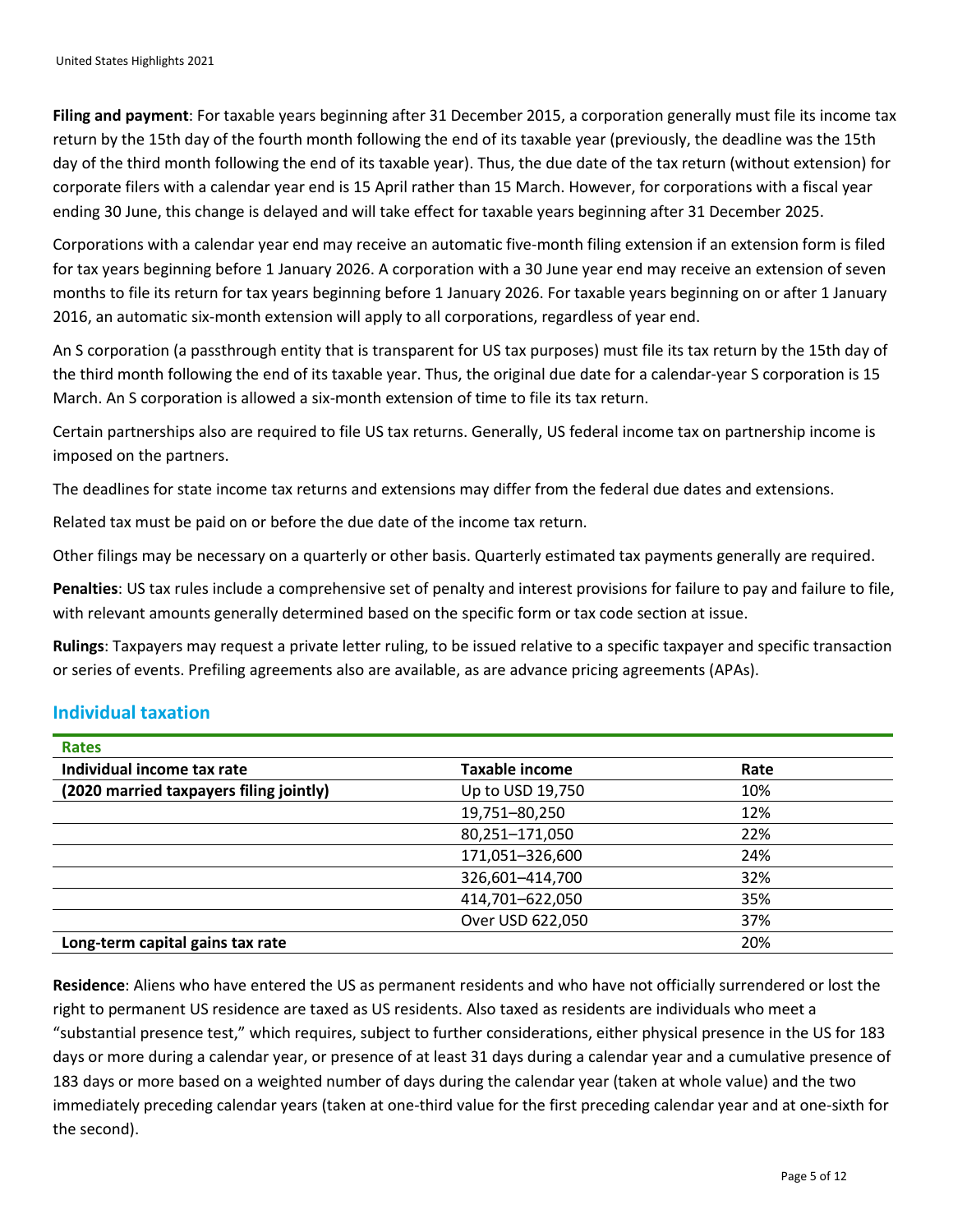**Basis**: All US citizens and residents, including resident aliens and citizens who reside outside the US, pay federal tax on their worldwide income, with credits for foreign income taxes (subject to certain limitations). Nonresident aliens are taxed only on ECI and US-source non-ECI. Special taxing rules may apply to former US citizens and long-term residents upon or after expatriation. Most of the 50 states and the District of Columbia also collect income tax from nonresidents and individuals who reside in their territory. In addition, US citizens and residents can be subject to the same antideferral rules applicable to corporations, discussed above, if they own sufficient stock in a foreign subsidiary.

**Taxable income**: Individuals generally must include gross income from whatever source derived in their taxable income, including compensation for services (all forms of remuneration and allowances and the value of other perquisites that are not specifically exempted), dividends, interest, royalties, rents, fees and commissions, gains from dealings in property, and income from a partnership, limited liability company, S corporation, estate, or trust. Nonresident aliens exclude non-ECI in computing taxable income; however, they are subject to US tax on the gross amounts of such income, generally collected on receipt via withholding, if the income is from US sources and not from the sale or exchange of property.

**Rates**: Rates are progressive up to 37%. For 2020, the threshold for the 37% bracket is USD 518,400 for single taxpayers and USD 622,050 for married taxpayers filing jointly.

In addition to the regular income tax, individuals may be subject to the alternative minimum tax (AMT), which is triggered where an individual's tentative AMT liability exceeds that individual's regular income tax liability. The AMT is imposed at a rate of 26% on the taxable excess (AMT income minus an "exemption amount") up to specified levels, and at a rate of 28% on the taxable excess above these levels. The exemption amounts for the individual AMT for 2020 are USD 113,400 for married taxpayers filing jointly and USD 72,900 for unmarried taxpayers and will be automatically indexed for inflation thereafter.

**Capital gains**: The excess of net long-term capital gains (generally, gains from investments held for more than one year, although the holding period requirement is expanded to three years for gains on qualified carried interests) over net short-term capital losses (net capital gains) generally is taxed at a maximum rate of 20%. The net capital gains rate also is applicable to qualified dividends received from domestic corporations generally and from certain foreign corporations.

**Deductions and allowances**: Individual taxpayers are entitled to a standard deduction (USD 12,400 for single taxpayers and USD 24,800 for married taxpayers filing jointly) from adjusted gross income in calculating taxable income, or they may "itemize" deductions for items including mortgage interest, medical and dental expenses, state and local income or sales and property taxes, investment interest expense, and charitable contributions, subject to certain limitations. Credits also are available.

In addition, a 20% deduction is available against "domestic qualified business income" from a partnership, S corporation, or sole proprietorship. The deduction is subject to limitations for taxpayers with taxable income in excess of a threshold amount (USD 326,600 for married taxpayers filing jointly and USD 163,300 for single taxpayers).

**Foreign tax relief**: Foreign income taxes generally may offset the US income tax on taxable income, in whole or in part, to the extent the US tax is allocated to foreign-source taxable income and additional conditions and limitations are satisfied.

## **Compliance for individuals**

**Tax year**: The tax year is the calendar year, unless a fiscal year is elected. Any fiscal year must end on the last day of a calendar month.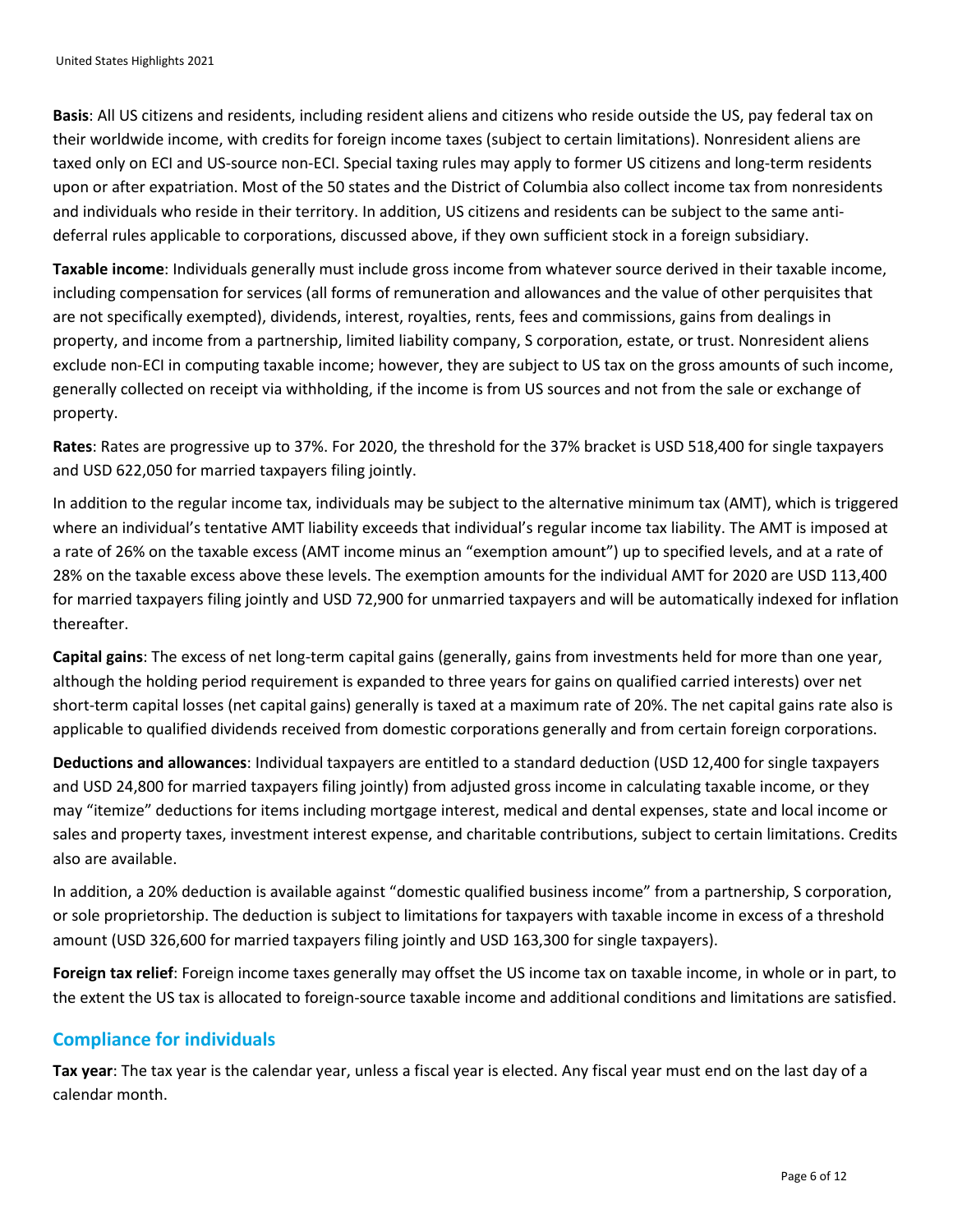**Filing status**: The categories for individuals filing are single, married filing jointly, married filing separately, head of household, or qualifying widow(er).

**Filing and payment**: Tax is withheld at source from employment income. Individual self-assessment tax returns are due (without extension) by the 15th day of the fourth month following the end of the tax year (or the sixth month, in the case of certain nonresident aliens, other than those whose wages are subject to income tax withholding). An extension of six months is granted if the taxpayer makes an election on or before the due date for the return and pays the estimated final tax due.

**Penalties**: US tax rules include a comprehensive set of penalty and interest provisions for failure to pay and failure to file, with relevant amounts generally determined based on the specific form or code section at issue. See also "Disclosure requirements" under "Anti-avoidance rules."

**Rulings**: Taxpayers may request a private letter ruling to be issued relative to a specific taxpayer and specific transaction or series of events.

**Other**: Individuals are required to file a statement with their income tax returns to report interests in specified foreign financial assets if the aggregate value of those assets exceeds certain thresholds. Reporting thresholds vary based on the individual's filing status (see above) and on whether the taxpayer resides in the US or abroad. For example, unmarried taxpayers living in the US have a filing requirement if the total value of specified foreign financial assets is more than USD 50,000 on the last day of the tax year, or more than USD 75,000 at any time during the tax year. Applicable assets include financial accounts, foreign stock and securities, interests in foreign entities, and other financial instruments and contracts. Failure to disclose for any taxable year would subject the individual to a USD 10,000 penalty (with the continuation penalty capped at USD 50,000) and a 40% penalty on an understatement of tax attributable to nondisclosed assets.

| <b>Rales</b>                       |                  |                   |                     |            |
|------------------------------------|------------------|-------------------|---------------------|------------|
| Type of payment                    | <b>Residents</b> |                   | <b>Nonresidents</b> |            |
|                                    | Company          | <b>Individual</b> | Company             | Individual |
| <b>Dividends</b>                   | N/A              | N/A               | 30%                 | 30%        |
| <b>Interest</b>                    | N/A              | N/A               | 30%                 | 30%        |
| <b>Royalties</b>                   | N/A              | N/A               | 30%                 | 30%        |
| <b>Fees for technical services</b> | N/A              | N/A               | N/A                 | N/A        |

## **Withholding tax**

**Rates**

**Dividends**: The gross amount of dividends paid by a domestic corporation to a foreign corporation generally is subject to a 30% withholding tax, unless the rate is reduced under a tax treaty or the income is ECI. Dividends paid by a narrow class of "grandfathered" 80/20 companies (a domestic corporation that derives at least 80% of its income for the three-year testing period from active foreign business (its own or its subsidiaries)) existing before 2011 are eligible for relief from gross-basis tax in the hands of foreign corporations.

Dividends received by a foreign corporation from another foreign corporation out of the latter's earnings attributable to ECI are not subject to US withholding tax; the branch profits tax (see above under "Taxable income") serves as a substitute for shareholder-level taxation of such earnings.

**Interest**: The gross amount of interest received by a foreign corporation from US sources generally is subject to a 30% withholding tax, unless the rate is reduced under a tax treaty or a statutory exemption applies. Interest that is ECI and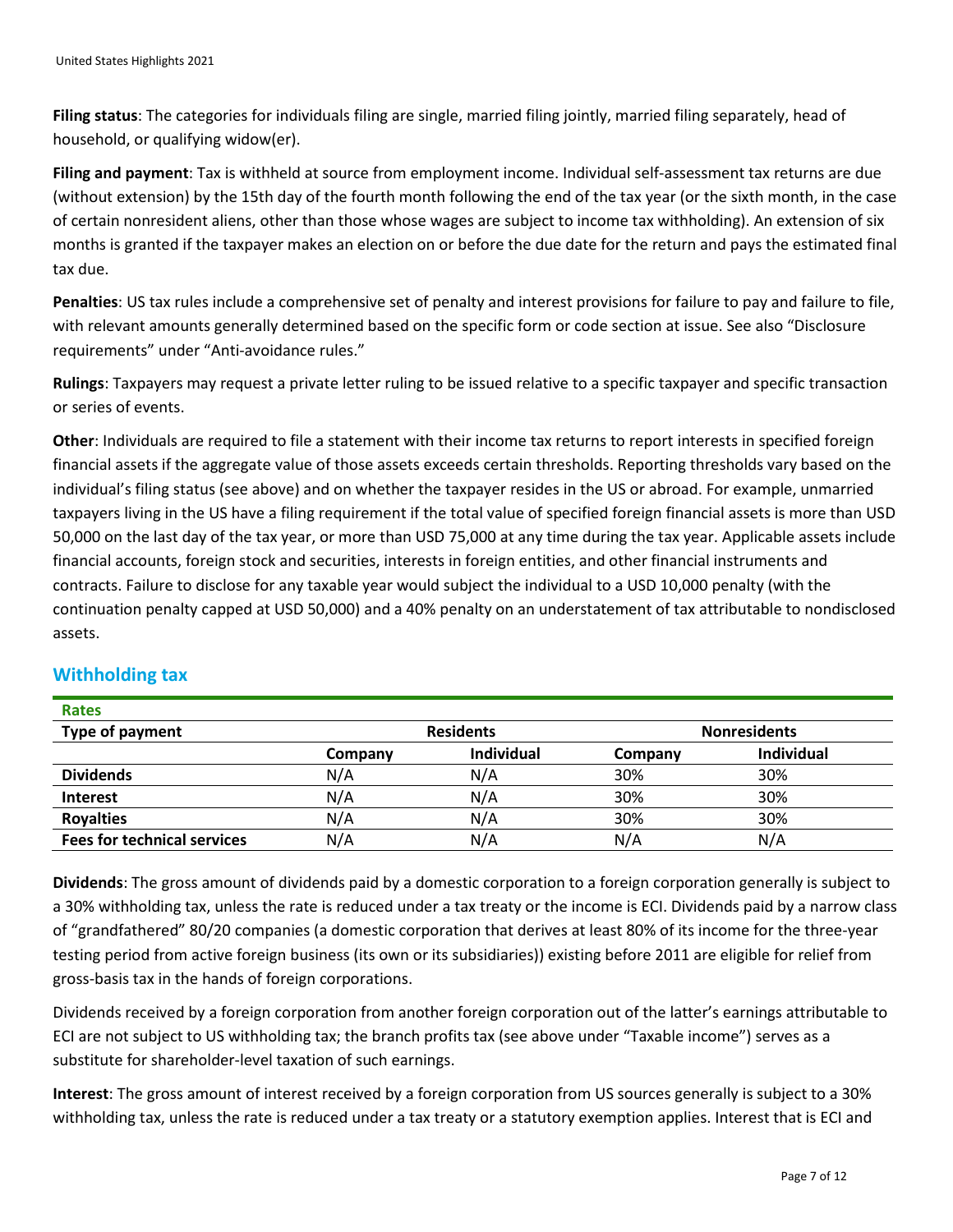certain interest on portfolio debt obligations, short-term obligations, bank deposits, bonds issued by state or local governments, and debts of grandfathered 80/20 companies generally may be exempt from withholding tax.

**Royalties**: Royalties received by a foreign corporation for the use of property in the US are subject to a 30% withholding tax, unless the rate is reduced under a tax treaty or the income is ECI.

**Fees for technical services**: There generally is only a tax on fees for personal services, including technical services if the services are performed within the US. If the services are performed in the US, such fees typically would be ECI.

**Branch remittance tax**: The US imposes a branch profits tax, as discussed under the "Taxable income" section of "Corporate taxation."

**Other**: Any other income, gain, or profit characterized as "fixed or determinable, annual or periodic" (FDAP) is subject to a 30% withholding tax, unless the rate is reduced under a tax treaty or the income is ECI. A nonfinal tax also must be withheld on proceeds from the disposition of US real property interests (10%) and interests in partnerships engaged in a US trade or business (10%) and by partnerships on their ECI allocable to foreign corporate partners (21%).

#### **Anti-avoidance rules**

**Transfer pricing**: The tax authorities may adjust income in related party transactions that are not at arm's length. Detailed regulations prescribe the scope, specific methodologies, and principles. Documentation is required. APAs, both bilateral and unilateral, may be negotiated.

Annual country-by-country reporting is required by US entities that are the ultimate parent entity of a multinational enterprise group with annual revenue of USD 850 million or more.

**Interest deduction limitations**: For tax years beginning after 31 December 2017, the deduction for "business interest" (interest allocable to a trade or business that is not investment interest) generally is limited to (1) business interest income, plus (2) generally 30% (or 50% for 2019 and 2020, as amended by the CARES Act) of the taxpayer's adjusted taxable income (ATI), plus (3) the taxpayer's "floor plan financing interest expense." Additionally, taxpayers generally may elect to use their adjusted taxable income for the last taxable year beginning in 2019 to calculate the taxpayer's IRC section 163(j) limitation for taxable year 2020. "Adjusted taxable income" is computed without regard to any: (1) item of income, gain, deduction, or loss that is not allocable to the trade or business; (2) business interest income or expense; (3) the 20% deduction for certain pass-through income; (4) the NOL deduction; (5) for taxable years beginning before 1 January 2022, any depreciation, amortization, or depletion; and (6) such other adjustments as provided by the Secretary of the Treasury. Business interest that is not allowed as a deduction may be carried forward indefinitely. There are some exceptions to the rules, including an exception for certain small businesses whose average annual gross receipts for the three-year period ending with the prior tax year do not exceed USD 26 million (with adjustments for inflation for taxable years beginning after 31 December 2019).

The limitation generally applies at the taxpayer level. In the case of a group of affiliated corporations that file a consolidated return, the limitation applies at the consolidated tax return filing level. Special rules apply to partnerships.

Disallowed interest that is not currently deductible may be carried forward and deducted in future years if certain conditions are satisfied.

**Controlled foreign companies**: Certain types of income of controlled foreign corporations (CFCs) are included currently in the taxable income of certain "US shareholders" (US persons that own at least 10% of the foreign corporation's voting stock, or 10% of the total value of all classes of the foreign corporation's stock). A CFC is a foreign corporation, more than 50% (by vote or value) of whose stock is owned (directly, indirectly, or by attribution) by "US shareholders."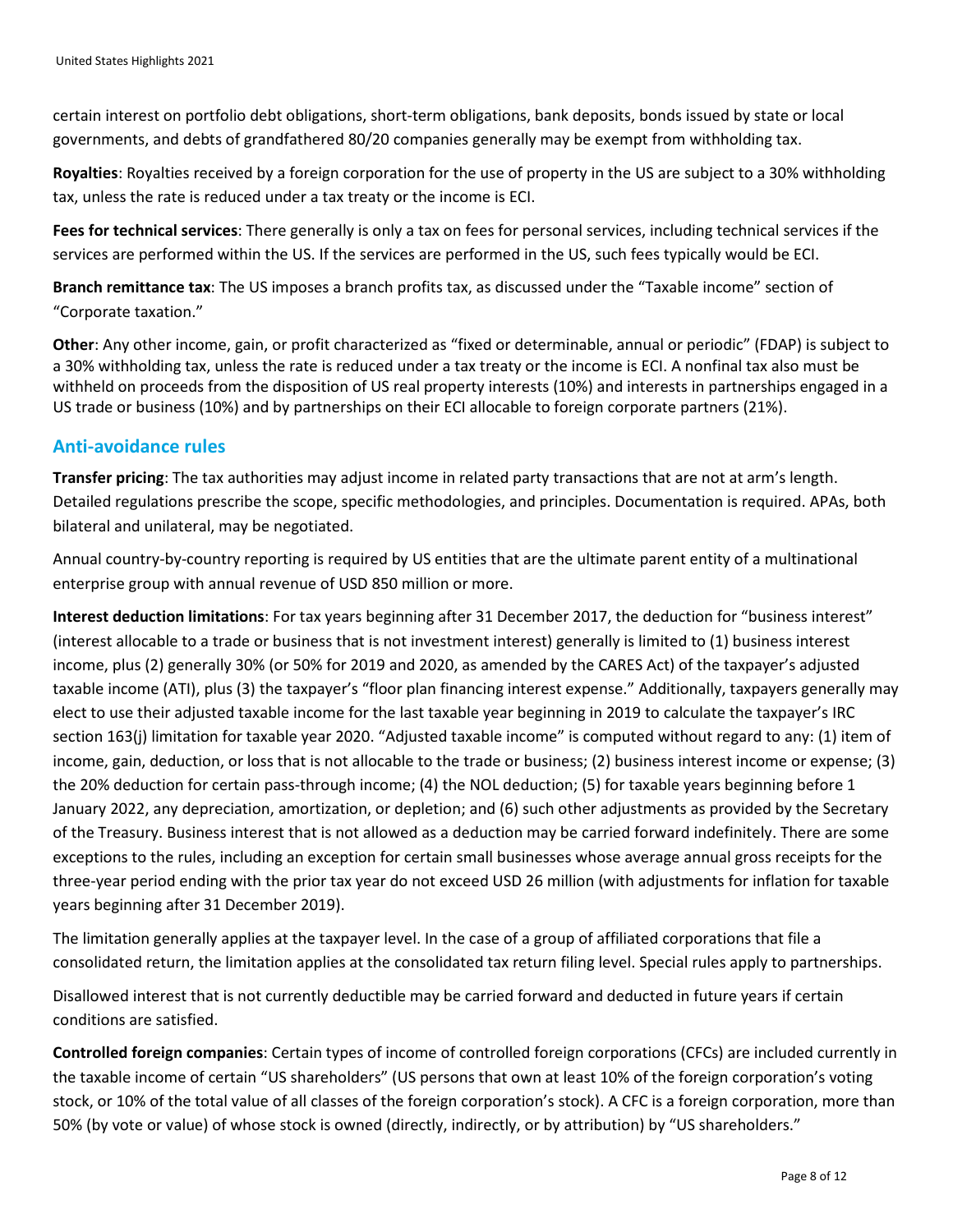Dividends received by US corporate shareholders from their CFCs generally are eligible for a 100% DRD. However, US corporate shareholders are required to include the amount of their GILTI in gross income, regardless of whether the GILTI is distributed. The US shareholder is allowed a deduction equal to 50% of the GILTI and the amount treated as a dividend by reason of the US shareholder claiming a foreign tax credit as a result of the inclusion of the GILTI amount in income ("section 78 gross up").

GILTI is the excess of the US shareholder's net tested income over the deemed tangible income return, which is defined as the excess of 10% of the shareholder's basis in tangible property used to produce tested income less the amount of interest expense allocated to net tested income. "Tested income" for this purpose is the gross income of the corporation determined without regard to certain items, over deductions (including taxes) properly allocable to such gross income.

The amount of GILTI included by a US shareholder is allocated across all of the shareholder's CFCs, based on each CFC's proportionate share of tested income. In addition, the US shareholder can claim a foreign tax credit for 80% of the taxes paid or accrued with respect to the tested income of each CFC from which the shareholder has an inclusion.

**Hybrids**: See discussion above under "Corporate taxation: Taxable income."

**Economic substance requirements**: The economic substance doctrine disallows certain tax benefits under the tax code if the transaction that produces those benefits lacks economic substance or a business purpose. Generally, a transaction has economic substance if: (1) the transaction changes in a meaningful way (apart from federal income tax effects) the taxpayer's economic position; and (2) the taxpayer has a substantial purpose (apart from federal income tax effects) for entering into such transaction.

A "transaction" includes a series of transactions. Whether a particular transaction meets the economic substance requirements is a question of facts and circumstances. The economic substance doctrine does not alter the court's ability to aggregate, disaggregate, or otherwise recharacterize a transaction. In addition, the doctrine is not intended to alter the tax treatment of certain basic business transactions (e.g., choice of capitalizing a business with debt versus equity, using a US versus foreign corporation to make a foreign investment, undertaking certain corporate organization and reorganization transactions, and using a related versus unrelated entity in a transaction). However, the fact that a transaction meets the requirements for specific treatment under any provision of the tax code is not determinative of whether a transaction or series of transactions of which it is a part has economic substance.

A penalty will be imposed on an underpayment attributable to tax benefits that were disallowed because a transaction lacks economic substance or fails to meet the requirements of any similar rule of law. The penalty rate is 20% of the underpayment but is increased to 40% if the taxpayer does not disclose the relevant facts on the tax return. No exceptions to the penalty are available.

**Disclosure requirements**: Corporations with USD 10 million or more in assets are required to file Schedule UTP, disclosing information about tax positions treated as "uncertain" for financial statement purposes.

Certain taxpayers subject to the base erosion provisions are required to report information such as base erosion payments, information for determining the base erosion minimum tax, and other information deemed necessary by the Secretary of the Treasury.

Foreign Account Tax Compliance Act (FATCA) rules, which are designed to prevent US persons from evading US tax through foreign accounts and foreign entities, are enforced by the imposition of a 30% withholding tax on certain categories of US-source income, and on the gross proceeds of post-2018 dispositions of instruments giving rise to USsource dividends or interest, in situations where insufficient information is provided, or insufficient due diligence is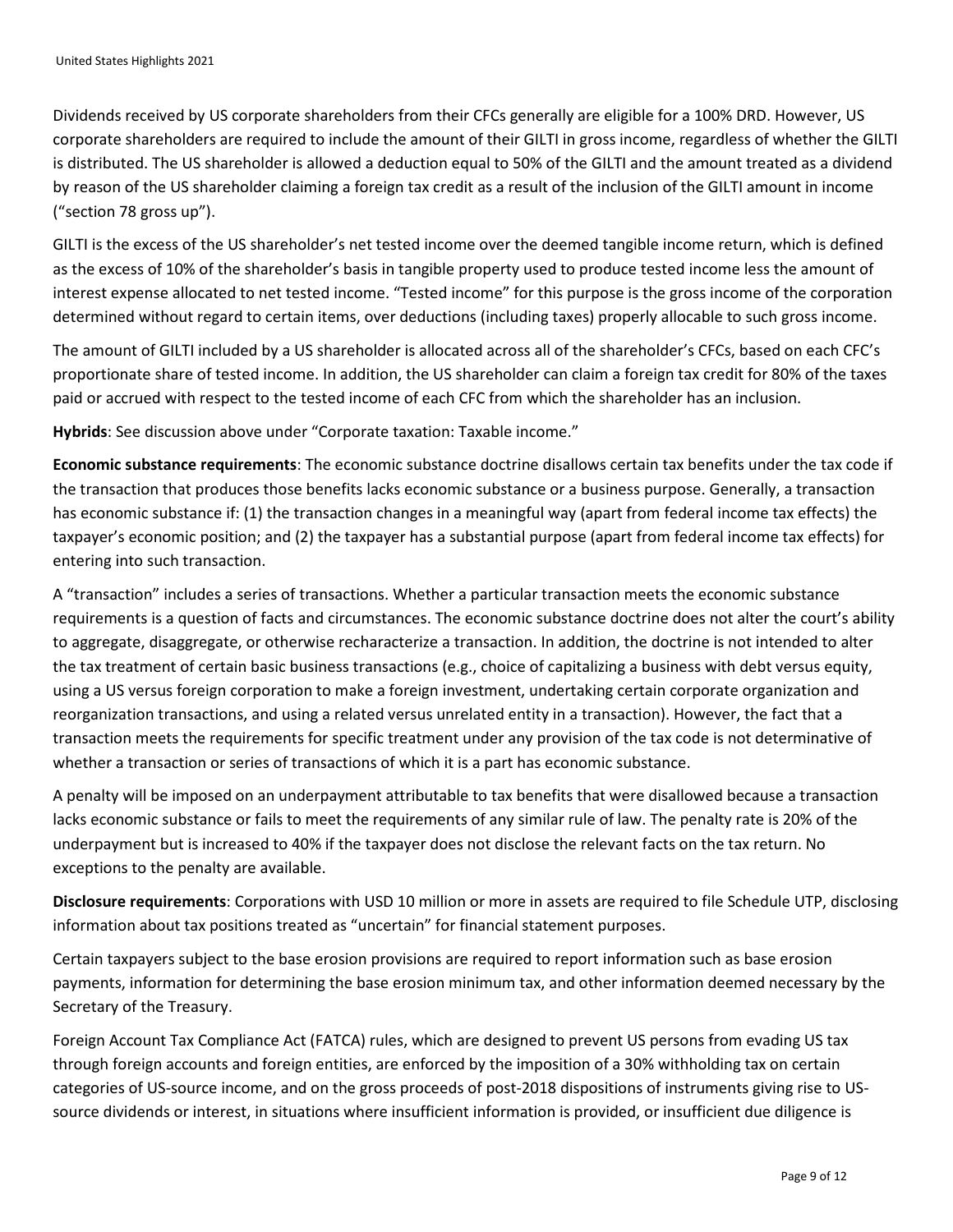performed, by foreign financial institutions (FFIs) or nonfinancial foreign entities (NFFEs) with respect to whether the ultimate owners of financial accounts or foreign entities are US persons.

These FATCA rules are in addition to other rules requiring that details of transactions, holdings, and tax positions be disclosed on US tax returns, or by US payers and withholding agents, depending on the nature and size of the transaction.

**Exit tax**: There is no exit tax.

**General anti-avoidance rule**: There is no general anti-avoidance rule.

**Other**: The US has numerous structure-specific regimes, including the anti-inversion and PFIC provisions.

#### **Sales tax**

**Taxable transactions**: The US does not levy a federal value added tax or sales tax. Individual states and localities levy sales tax at various rates, subject to statutory requirements.

#### **Other taxes on corporations and individuals**

Unless otherwise stated, the taxes in this section apply both to companies and individuals and are imposed at the federal level.

**Social security contributions**: Social security taxes comprise old age, survivors, and disability insurance (OASDI), and "hospital insurance" (also known as "Medicare"). The taxes generally are borne equally by the employer and the employee, with the employer responsible for remitting each employee's portion to the federal government. The OASDI tax is imposed on the first USD 137,700 of wages, at the combined rate of 12.4%. The Medicare tax is imposed on total wages, at the combined rate of 2.9% (plus an additional 0.9% for wages above a certain threshold).

The employer's portion of social security taxes is deductible for income tax purposes. Persons who are self-employed are subject to a separate tax that is comparable to the social security tax paid by employers.

The US has totalization agreements in force with over 20 countries to eliminate dual social security taxation and to help ensure benefit protection for employees.

**Payroll tax**: The employer must withhold federal, state, and local income taxes from employee wages (where applicable) and must remit these taxes to the respective government agencies. The employer also must pay federal and state unemployment taxes (where applicable) and, as noted above, social security taxes. The federal unemployment insurance rate is 6% on the first USD 7,000 of each employee's wages. State unemployment insurance, mandatory in all 50 states and the District of Columbia, varies widely. The employer receives a credit, up to a maximum of 5.4% (the credit is lower for states classified as "credit reduction states" that have outstanding FUTA loans), against the federal tax for amounts paid to state unemployment insurance funds.

**Capital duty**: There is no capital duty.

**Real property tax**: Tax generally is imposed by the local governments at various rates.

**Transfer tax**: Transfer taxes may be imposed at the state level.

**Stamp duty**: The federal government does not levy a stamp tax. Documentary stamp taxes may be imposed at the state level. "Stamp" taxes also may be imposed on items such as alcohol and tobacco.

**Net wealth/worth tax**: There is no net wealth/worth tax.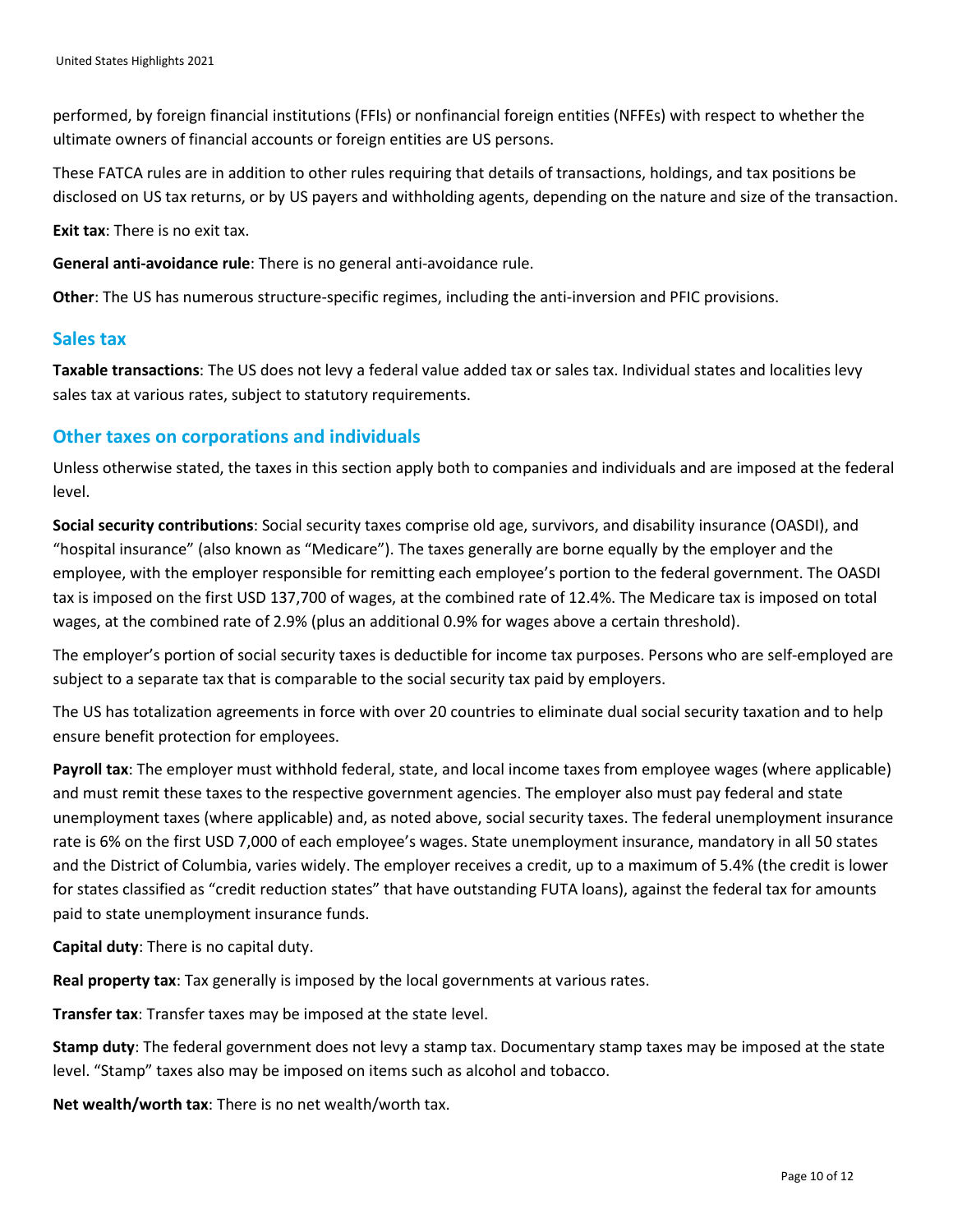**Inheritance/estate tax**: For US citizens and residents, a unified estate and gift tax is imposed, generally based on the net value of the transferred assets of the donor or decedent in excess of USD 11,580,000 for 2020 (USD 11,400,000 for 2019). In the case of assets inherited from a decedent, heirs generally are not subject to income tax on the appreciation of the assets in the hands of the decedent. A donee of a gift, however, is subject to tax on the appreciation of the assets in the hands of the donor.

For nonresident noncitizens, estate taxes are imposed only on property situated in the US in excess of USD 60,000. This threshold may be increased by a tax treaty.

For US citizens and residents, a gift tax is imposed on gifts made during a person's life, and it is unified with the estate tax. The gift tax is imposed on any transfer of a future interest in property and any transfer of a present interest in property that exceeds the USD 15,000 annual present interest exclusion. Certain deductions are allowed for gift tax purposes.

The top rate for estate and gift tax is 40%.

As part of its overall transfer tax system, the US imposes a generation-skipping tax (GST) on certain transfers. The states also impose various estate, gift and/or inheritance taxes.

**Other**: The federal government imposes a variety of excise taxes, in addition to the social security taxes on wages described above. In addition, the 50 states and the District of Columbia, as well as local governments, impose various income, franchise, gross receipts, license, stamp, estate, property, and other taxes based on the capital of a corporation.

Individuals, estates, and certain trusts must pay a 3.8% tax on net investment income over a threshold amount (for individuals, USD 250,000 if married filing jointly or qualifying widow(er), USD 125,000 if married filing separately, and USD 200,000 in other cases; for estates and certain trusts, USD 12,500). Individuals also must pay a 0.9% tax on wages, compensation, or self-employment income that exceeds a threshold amount (USD 250,000 if married filing jointly, USD 125,000 if married filing separately, and USD 200,000 if single).

**Tax treaties**: For information on the US's tax treaty network, visit [Deloitte International Tax Source.](https://www.dits.deloitte.com/#Jurisdiction/98)

**Tax authorities:** Internal Revenue Service

Contact us:

**Christopher Trump** Email: [ctrump@deloitte.com](mailto:ctrump@deloitte.com)